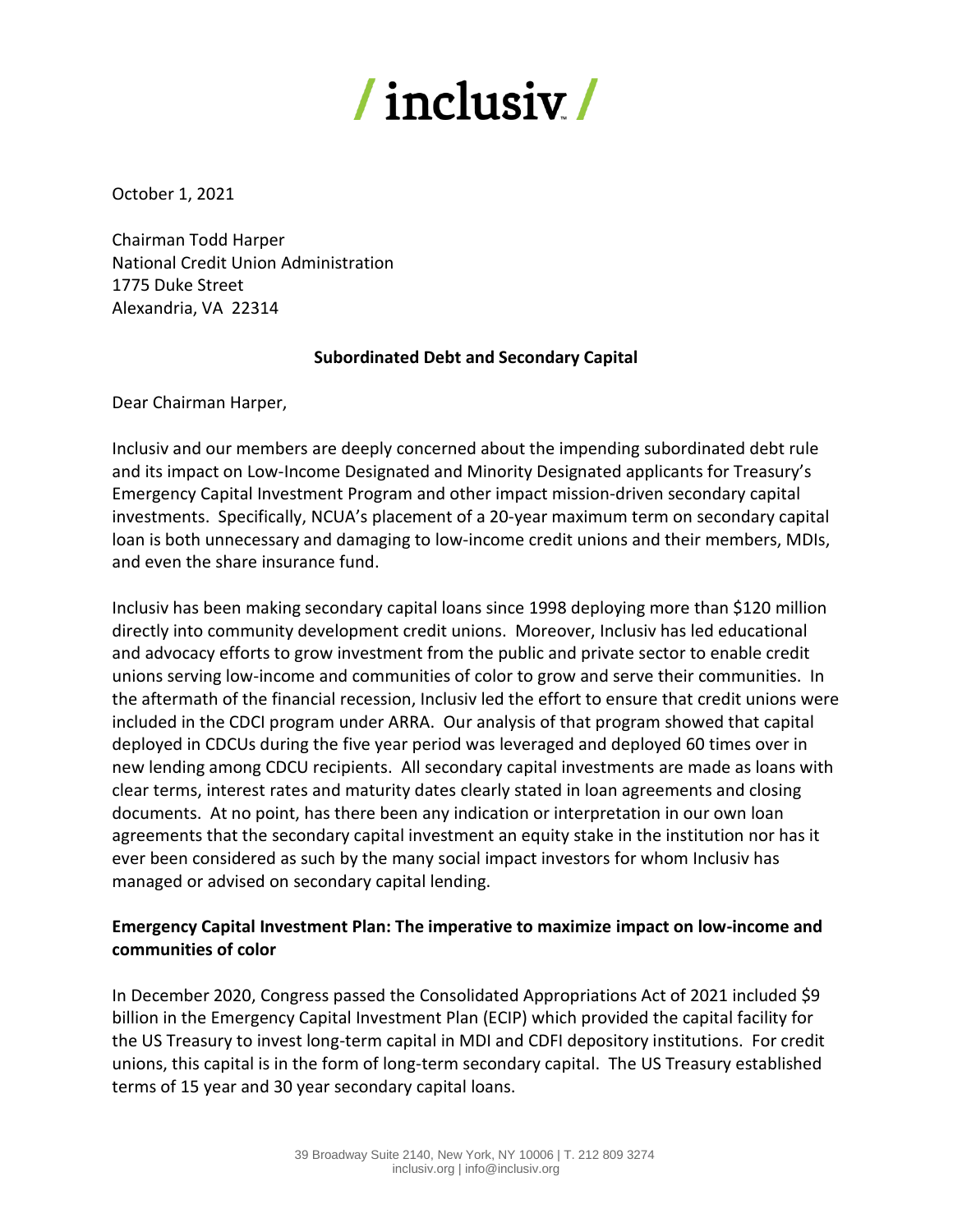

The impending subordinated debt rule scheduled to take effect on January 1, 2022 was threatening to raise unnecessary obstacles and confusion in the closing of ECIP loans. At last week's Board meeting, the NCUA took an important step forward by agreeing to grandfather in ECIP applications in which the secondary capital plans have been approved before the rule takes effect.

However, the Board left open this question about the term of the capital and specifically the ability of the term to exceed 20 years. This insistence on loans not to exceed 20 years is purportedly based on securities case law which has not been presented or publicly documented by the Agency. As with 30-year government bonds, and with NCUA explicitly stating in advance that secondary capital cannot be considered "equity", 30-year secondary capital simply cannot reasonably be considered "equity" by any court or regulatory entity.

This lack of clarity has opened a Pandora's box where we are learning about regulators informing credit unions that secondary capital plans for 30-year Treasury funds will not be approved even if the credit union agrees to only count it as capital for the first 20 years and then subsequently treat it as a liability. Going back to our analysis of community impact of secondary capital being able to be deployed 60 times over in just 5 years. Consider the harm that this ruling is doing when it is essentially reducing the ability for this capital to leverage and deploy in communities in need of credit union products and services.

## **Background on Secondary Capital and where we are now**

In 1996, the NCUA Board finalized § 701.34 of the NCUA's regulations to permit low-income credit unions to borrow secondary capital to build regulatory capital to: (1) support greater lending and financial services in the low-income communities; and (2) absorb losses to prevent the low-income designated credit unions from failing.

In 1998, as part of the Credit Union Membership Access Act, Congress amended the definition of "net worth" in the Federal Credit Union Act (the FCU Act) to include secondary capital issued by a LICU, provided the secondary capital was uninsured and subordinate to all claims against the LICU, including the claims of creditors, shareholders, and the National Credit Union Share Insurance Fund (Share Insurance Fund). While this legislation could set a limit on the maximum term or maturities for this secondary capital, Congress did not do so.

In 2006, the NCUA Board further amended § 701.34 to require regulatory approval of a lowincome credit union's secondary capital plan before the credit union could accept the secondary capital. This tightening of the review and approval process did not restrict the length or term of secondary capital loans.